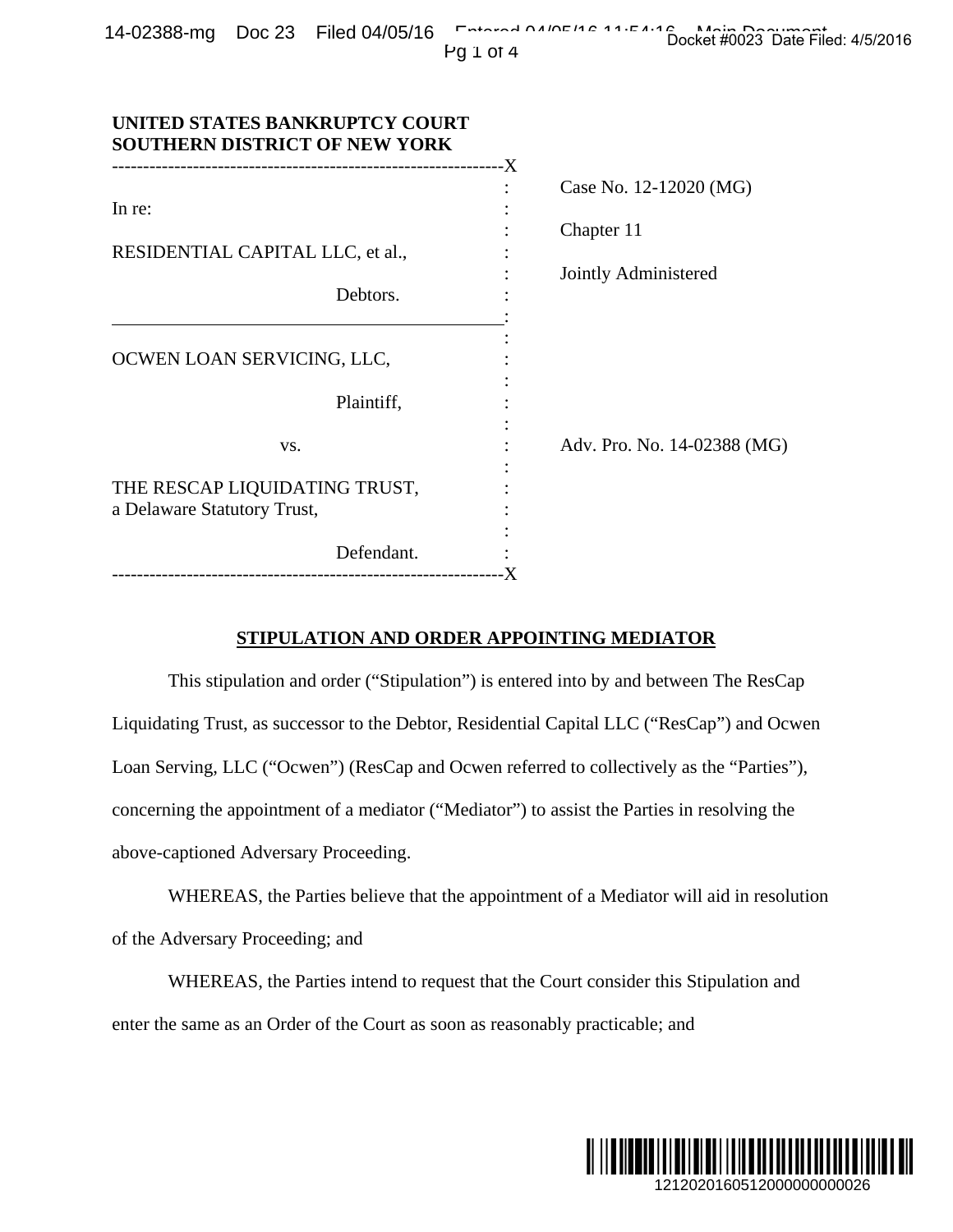#### 14-02388-mg Doc 23 Filed 04/05/16 Entered 04/05/16 11:54:16 Main Document Pg 2 of 4

NOW THEREFORE, it is hereby stipulated and agreed by the Parties, through their respective counsel, as follows:

- 1. Upon approval and entry of this Stipulation as an Order of the Court, the Hon. Allan L. Gropper (Ret.) shall be appointed as Mediator.
- 2. The Parties shall confer with the Mediator to establish procedures and timing of the mediation.
- 3. Without limiting the applicability of Local Rule 9019-1 or General Order M-452, all (a) discussions among any of the Parties, including discussions with or in the presence of the Mediator, (b) mediation statements and any other documents or information provided to the Mediator or exchanged between the Parties in the course of the mediation, and (c) correspondence, draft resolutions, offers, and counteroffers produced for or as a result of the mediation (collectively, the "Mediation Information") shall be strictly confidential and shall not be admissible for any purpose in any judicial or administrative proceeding, and no Party to the Mediation, whether a direct participant, a member of a committee or group, or counsel for any Party, shall in any way disclose any of the Mediation Information to any non-party or to any court, including, without limitation, in any pleading or other submission to any court, unless such Mediation Information was independently available and not subject to a separate confidentiality agreement that would prevent its disclosure, or such disclosure is ordered by this Court.
- 4. To the extent that any Party is in possession of privileged or confidential information provided to such Party pursuant to the terms and conditions of a confidentiality agreement executed, or an order of this Court entered, in

 $-2-$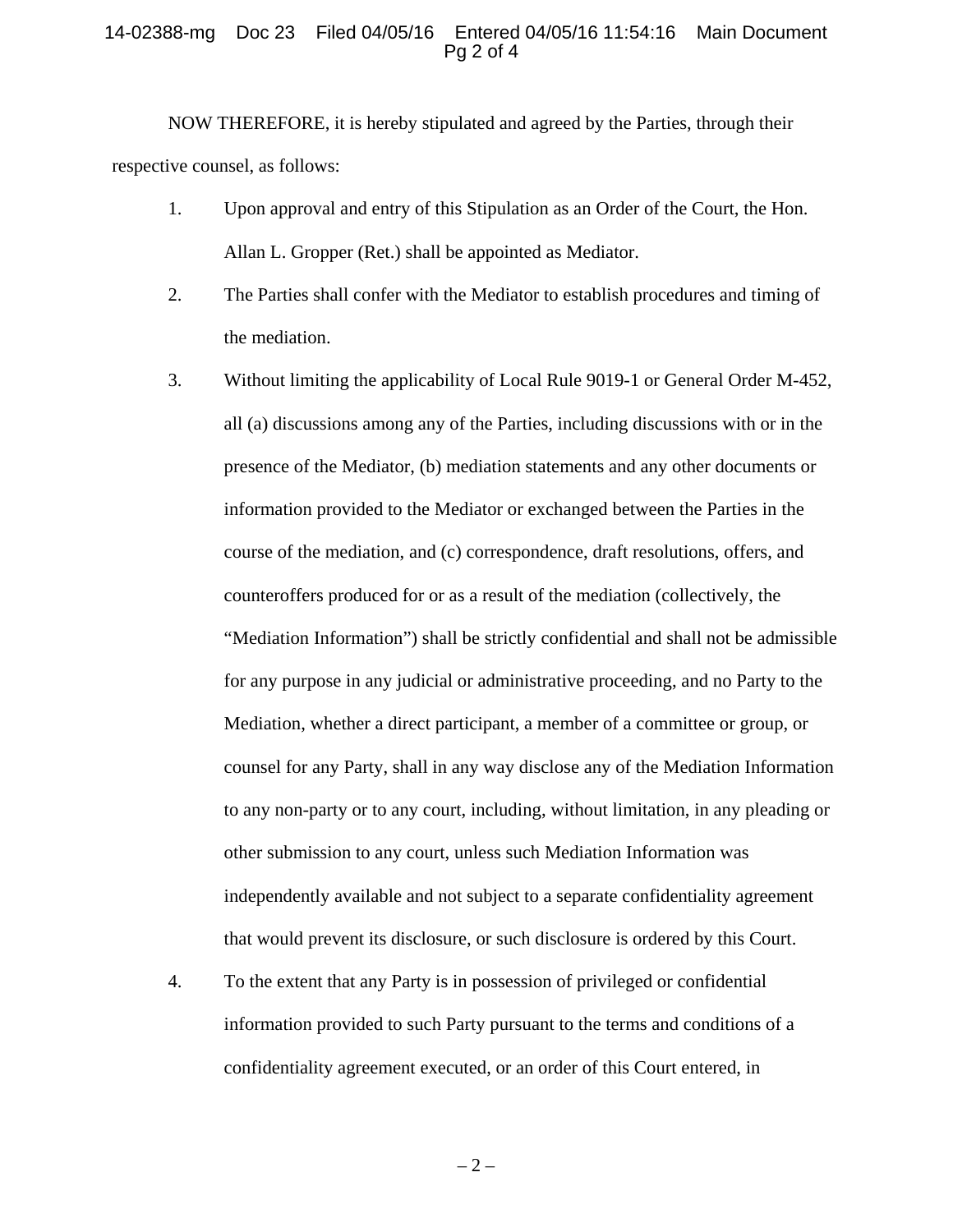### 14-02388-mg Doc 23 Filed 04/05/16 Entered 04/05/16 11:54:16 Main Document Pg 3 of 4

connection with these Chapter 11 cases, such information may be disclosed to the Mediator, but shall otherwise remain privileged and confidential and shall not be disclosed to the other Party or any other party.

- 5. For the avoidance of doubt, to the extent any part of this Stipulation shall conflict with Local Rule 9019-1 or General Order M-452, the terms and provisions of this Stipulation shall govern.
- 6. The Mediator's reasonable fees and expenses shall be allocated and paid equally between and by the Parties. Payment arrangements reasonably satisfactory to the Mediator must be completed on or prior to the commencement of the Mediation.
- 7. The Parties' counsel shall jointly contact the Mediator to discuss the Mediation. The Mediation will be scheduled so that it can be commenced prior to April 29, 2016 and continuing until deemed concluded by the Mediator or the Parties.
- 8. The Mediator shall have discretion with respect to requiring mediation statements from and the exchange of such statements between the Parties, and with respect to any page limitations. The Mediator may also require the Parties to provide the Mediator relevant papers and exhibits as well as a settlement proposal, which shall be confidential between the submitting party and the Mediator unless the submitting party otherwise agrees.
- 9. The Parties shall participate in the Mediation in good faith and with a view toward reaching a consensual resolution. The Mediation shall be attended by at least one representative of each of Party with settlement authority and their respective counsel.